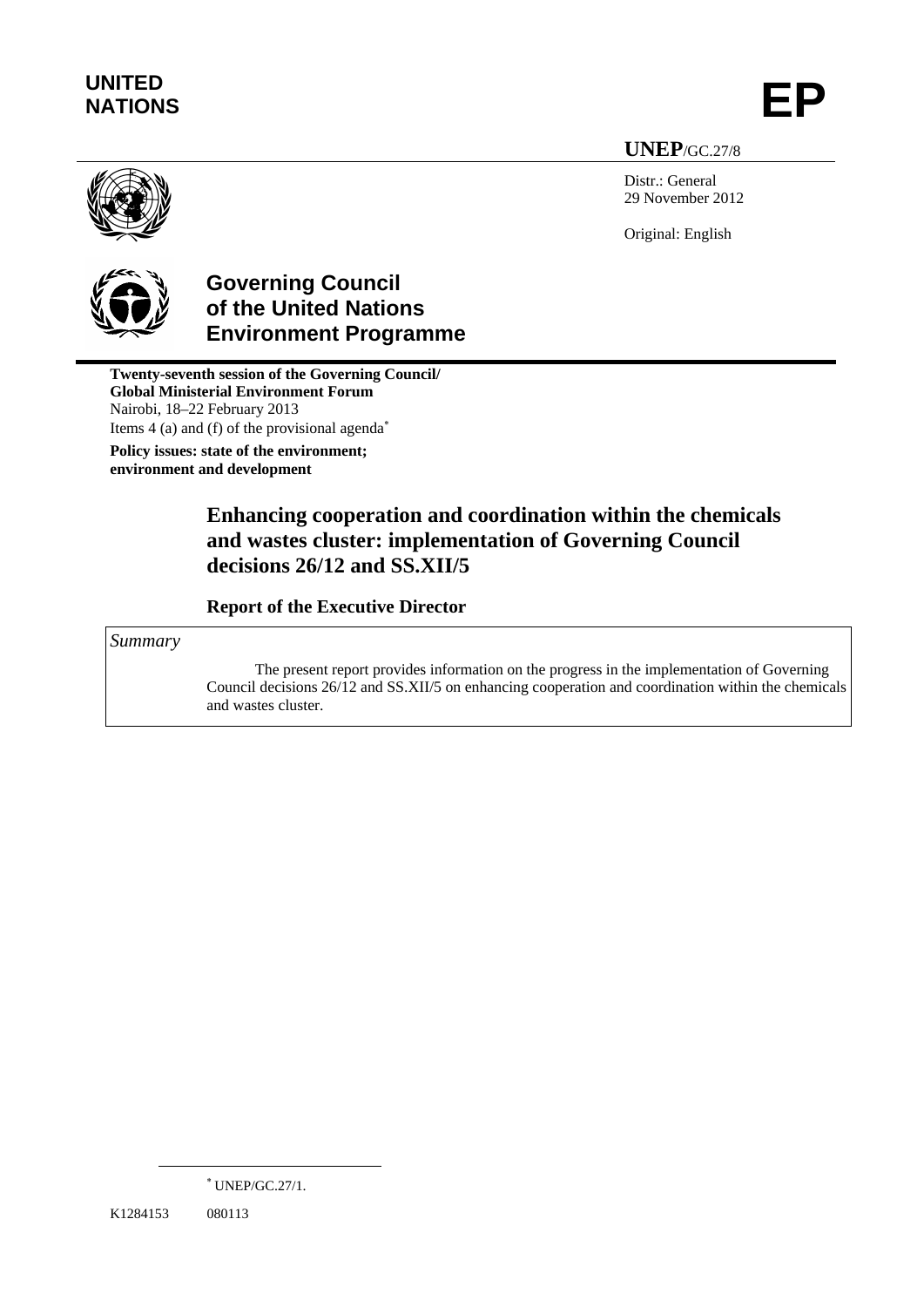#### **I. Suggested action by the Governing Council**

1. The Governing Council may wish to consider the adoption of a decision along the lines suggested by the Executive Director. The suggested action will be submitted separately to the Committee of Permanent Representatives to the United Nations Environment Programme (UNEP) in support of its preparation of draft decisions.

#### **II. Consultative process**

2. In its decision 26/12, and as recalled in decision SS.XII/5, the Governing Council requested the Executive Director to facilitate and support an inclusive, country-driven consultative process on the challenges to and options for further enhancing cooperation and coordination in the chemicals and wastes cluster in the long term.

3. In line with decision 26/12 and with a view to ensuring that relevant input was made available in a timely manner, the secretariat of UNEP invited comments on the initial report of the Executive Director on enhancing cooperation and coordination within the chemicals and wastes cluster. $<sup>1</sup>$ </sup> Responses were received from 10 Governments and the European Union.

4. The comments received ranged from specific comments on the report to broader strategic and policy considerations. A number of them underlined the importance of linking the implementation of decision 26/12 to the United Nations Conference on Sustainable Development, held in Rio de Janeiro, Brazil, from 20 to 22 June 2012, and to initiatives pertinent to the consultations on enhancing cooperation and coordination within the chemicals and wastes cluster in the long term, in particular those related to the Strategic Approach to International Chemicals Management, the Basel, Rotterdam and Stockholm conventions, the consultative process on financing options for chemicals and wastes, the intergovernmental negotiating committee to prepare a global legally binding instrument on mercury, and the processes for the UNEP Global Chemicals Outlook and a study on the cost of inaction.

5. The secretariat analysed the comments with a view to presenting a discussion document that would set out, in a balanced manner, the key issues pertaining to the sound management of chemicals and wastes and options for further enhancing cooperation and coordination within the cluster. The document will also suggest possible processes for identifying and responding to emerging chemicals and wastes issues of global concern in recognition of the view of some Governments that the existing arrangements for sound chemicals and wastes management have developed in an ad hoc manner and in response to specific issues. Those Governments are of the opinion that such an approach has gaps and may be inadequate for dealing with new or emerging issues.

6. In preparation for the first meeting of that consultative process, which was tentatively scheduled to be held in May 2012, after the twelfth special session of the Governing Council/Global Ministerial Environment Forum, the secretariat held informal consultations by teleconference and approached possible co-chairs for the consultative process with the aim of seeking further guidance, as appropriate, towards ensuring that the secretariat facilitated and supported an inclusive, country-driven process. In particular, the secretariat sought further guidance from the co-chairs on background documents to be prepared for the first meeting; discussed the efforts required to ensure a countrydriven process; discussed the format, venue and dates of the first meeting; considered outreach related to the process; and explored options for extrabudgetary resources for the conduct of the process.

7. On the basis of the outcome of the consultations with the co-chairs, the secretariat took the first steps towards organizing the first meeting using available extrabudgetary resources.

8. Regrettably, owing to the busy international agenda in the field of sustainable development as well as in the area of chemicals and wastes since the twelfth special session of the Governing Council/Global Ministerial Environment Forum, it has not proved possible to identify suitable dates to convene the first meeting of the consultative process.

9. The secretariat considers that the first suitable dates for the proposed meeting are 6 and 7 February 2013, and it is taking the steps necessary to organize the meeting on those dates, including by again identifying co-chairs for the inclusive, country-driven process. The outcome of the meeting will be submitted for the consideration of the Governing Council/Global Ministerial Environment at its twenty-seventh session as an addendum to the present report.

<u>1</u>

 $1$  UNEP/GC.26/16.